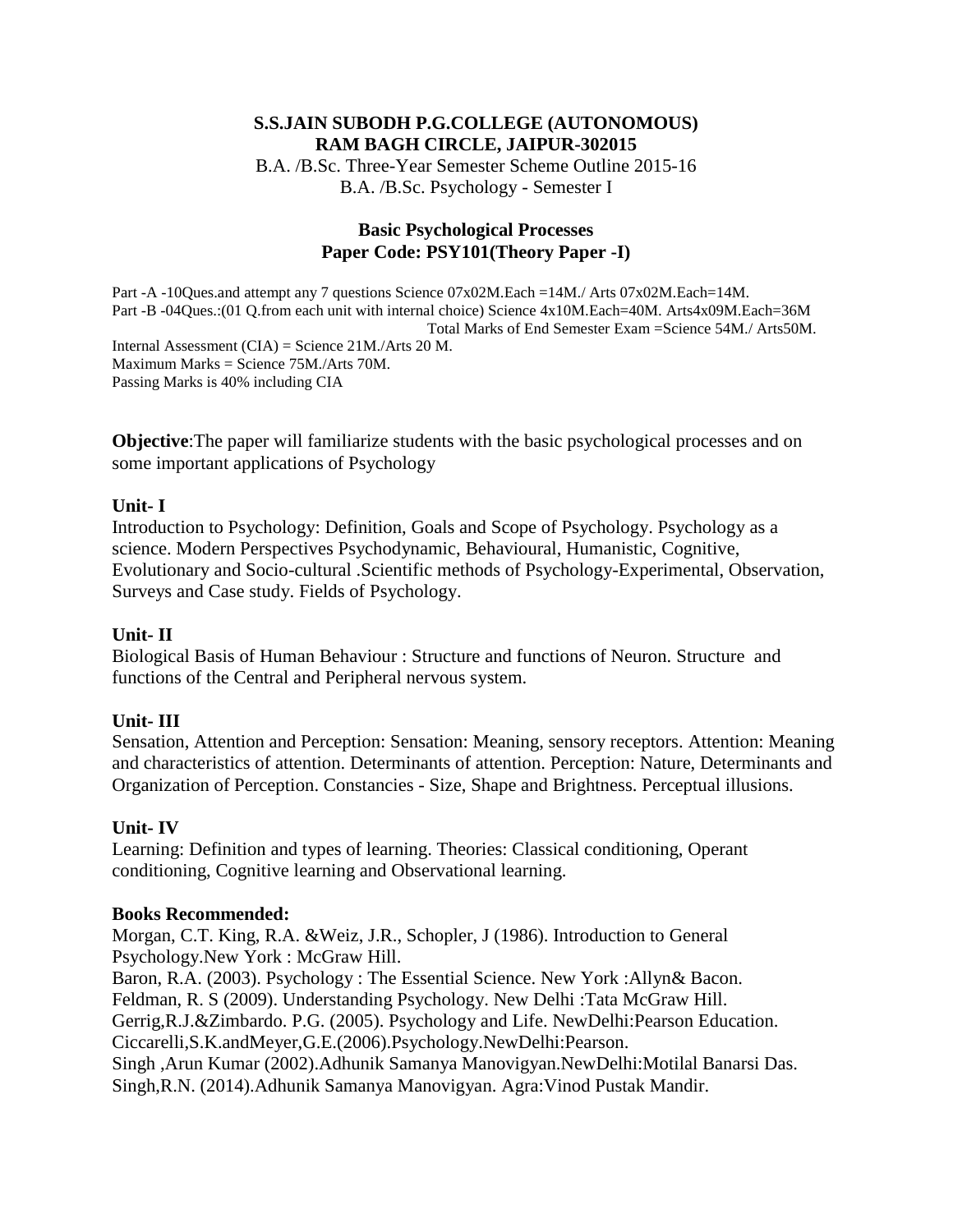B.A. /B.Sc. Three-Year Semester Scheme Outline 2015-16 B.A. /B.Sc. Psychology - Semester I

#### **Social Psychology Paper Code: PSY102 (Theory Paper -II)**

Part -A -10Ques.and attempt any 7 questions Science 07x02M.Each =14M./ Arts 07x02M.Each=14M. Part -B -04Ques.:(01 Q.from each unit with internal choice) Science 4x10M.Each=40M. Arts4x09M.Each=36M Total Marks of End Semester Exam =Science 54M./ Arts50M. Internal Assessment (CIA) = Science 21M./Arts 20 M. Maximum Marks = Science 75M./Arts 70M. Passing Marks is 40% including CIA

**Objective :** To enable students to understand how individual behaviour is influenced by social and cultural contexts and understanding of social problems in terms of various social and psychological theories

#### **Unit-I**

Introduction to Social Psychology: Meaning, Nature, Scope and Domain of Social Psychology. Relationship with other social sciences. Methods of social psychology: Observation, Interview, Sociometry.

#### **Unit-II**

Social and Person Perception : Meaning and nature of social perception. Perceptual defense. Person perception: Meaning and nature of person perception. Role of non-verbal cues.

#### **Unit-III**

Leadership: Definition and Functions. Types of leadership. Trait, situational and contingency approaches.

#### **Unit-IV**

Communication: Meaning, Nature and Types: verbal and non verbal. Barriers of Communication,

#### **Books Recommended :**

Baron, R.A., &Byrne.D. (1998). Social Psychology: New Delhi : Prentice Hall. Myers, David, G. (1994) Exploring social Psychology : New York : McGraw Hill. Mathur, S.S. (1980). Social Psychology, Vinod Pustak Mandir, Agra. Kuppuswamy, B. (1980). Social Psychology.Asia Publishing House, Mumbai. Singh, A.K. (2001), Samaj Manovigyan ki Ruprekha,Motilal Banarsidas. Singh, R.N. (2009). Adhunik Samajik Manovigyan,Agra: Agrawal Publications. Tirpathi, L.B. (1992). Adhunik Samajik Manovigyan, Agra: National Psychological Corporation. Sharma,O.P.(2013).Adhunik Samajik Manovigyan,Jaipur: RituPrakshan.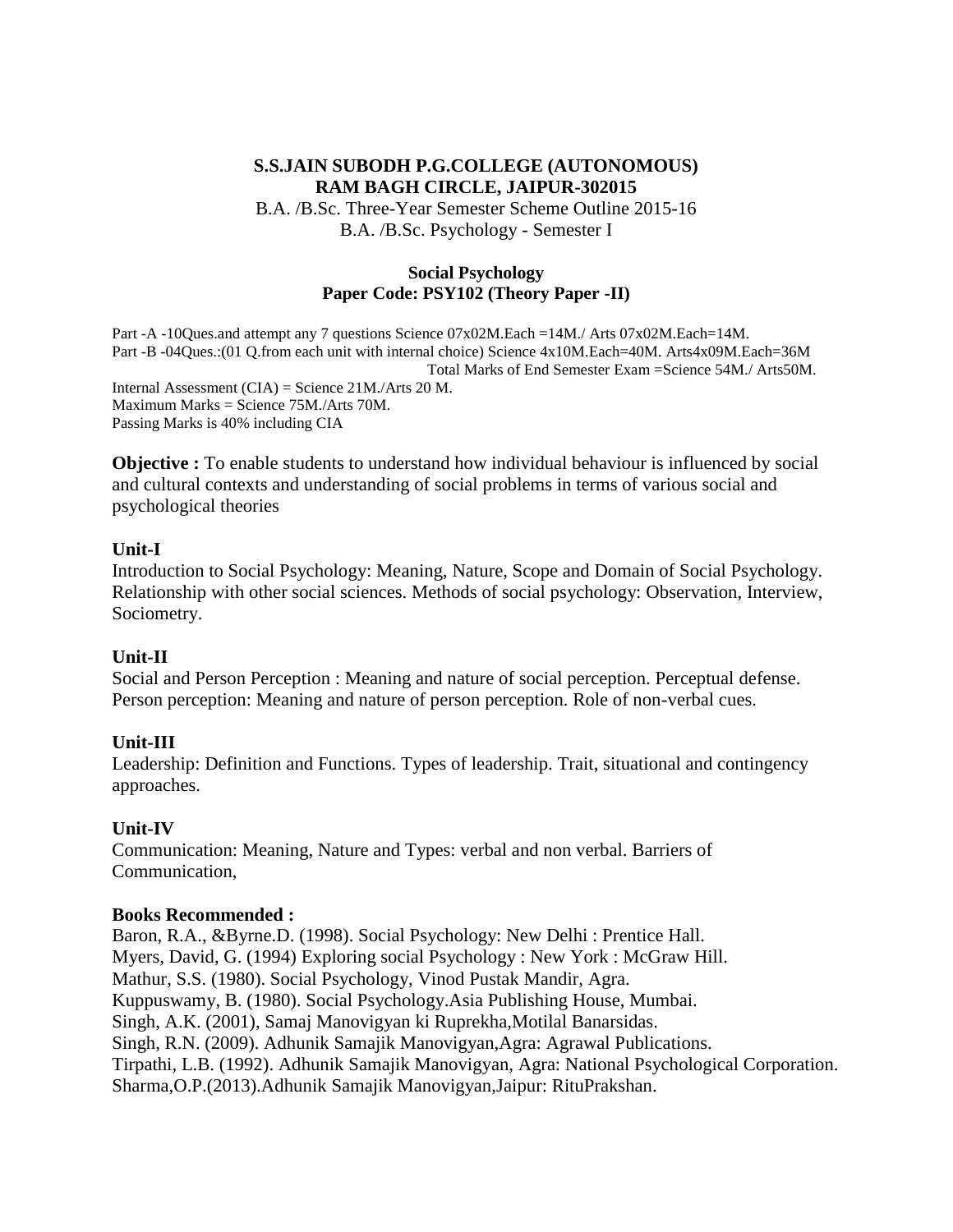B.A. /B.Sc. Three-Year Semester Scheme Outline 2015-16 B.A. /B.Sc. Psychology - Semester I

## **Practical**

- 1. Experiment of Illusion
- 2. Human Maze Learning
- 3. Measurement of leadership
- 4. Measurement of social perception
- 5. Measurement of values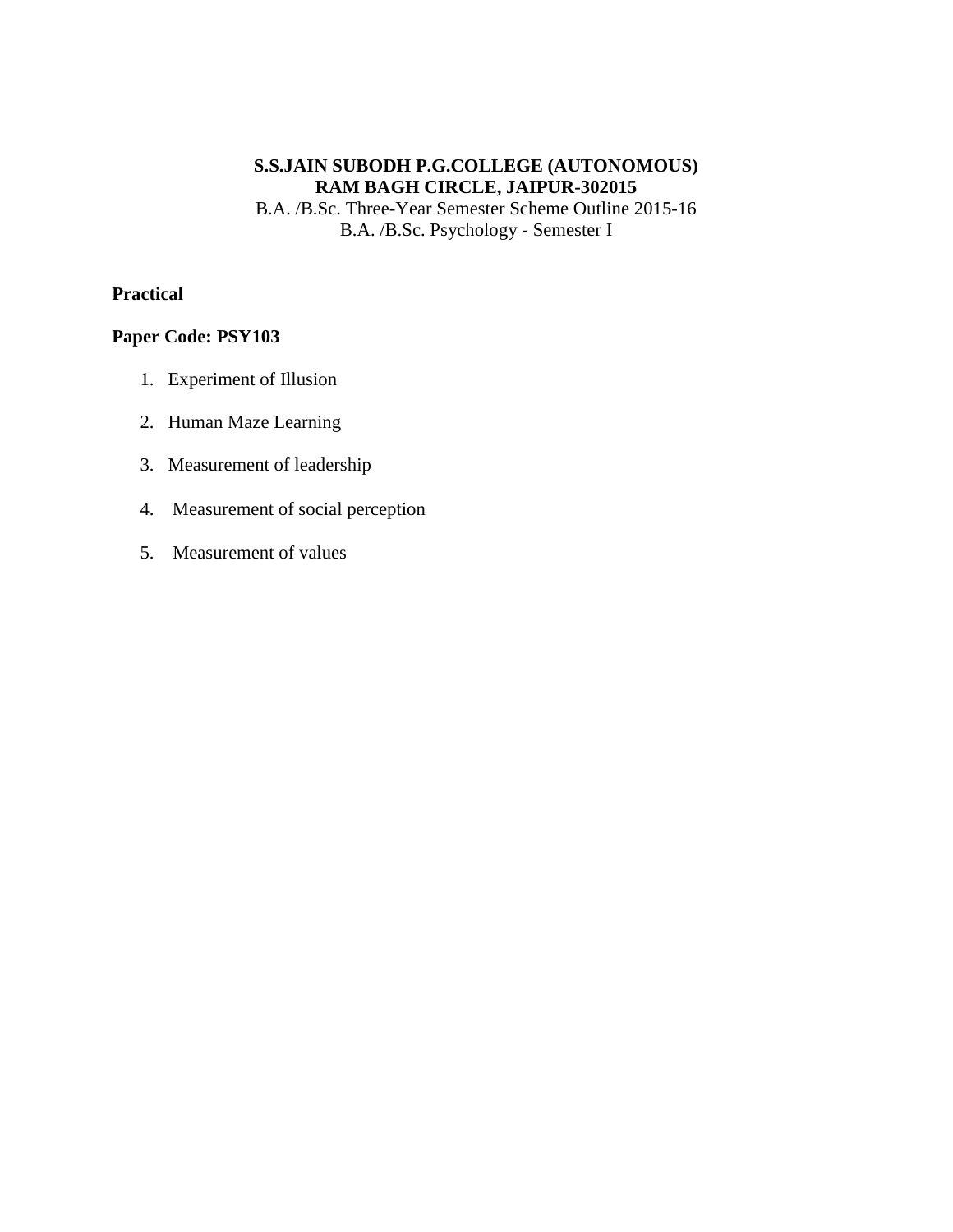B.A. /B.Sc. Three-Year Semester Scheme Outline 2015-16 B.A. /B.Sc. Psychology : Semester II

#### **Basic Psychological Processes Paper Code: PSY201(Theory Paper -I)**

Part -A -10Ques.and attempt any 7 questions Science 07x02M.Each =14M./ Arts 07x02M.Each=14M. Part -B -04Ques.:(01 Q.from each unit with internal choice) Science 4x10M.Each=40M. Arts4x09M.Each=36M Total Marks of End Semester Exam =Science 54M./ Arts50M. Internal Assessment (CIA) = Science 21M./Arts 20 M. Maximum Marks = Science 75M./Arts 70M. Passing Marks is 40% including CIA

**Objective:** The paper will familiarize students with the basic psychological processes and on some important application areas of Psychology

#### **Unit- I**

Memory: Definition, Encoding, Storage and Retrieval processes, Models: Levels of processing, Parallel distributed processing, information processing -sensory, STM, LTM. Forgetting -Nature and causes.

## **Unit- II**

Motivation and Emotion : Nature, Classification of Motives. Approaches: Instinct, Drive reduction, Arousal, Incentive and Humanistic. Emotion: Nature and expression of Emotion, Physiology of emotions. Theories of Emotion : James – Lange , Cannon – Bard, Schachter Singer and Opponent process.

## **Unit- III**

Intelligence and Personality : Definition and Theories: Spearman, Guilford, Thurstone, Cattell, Sternberg, Gardner. Measurement of Intelligence. Determinants of Intelligence-Heredity and Environment. Emotional Intelligence. Personality : Meaning and Definition. Theories of Personality: Trait and Type approaches. Factors influencing personality. Assessment of Personality: Self report inventories, Projective tests and behavioral assessments **Unit- IV** 

Cognition: Thinking-Mental imagery and Concept formation, Problem Solving; Trial and error, Alogrithms, Heuristics, Insight. Obstacles in problem solving.

## **Books Recommended:**

Morgan, C.T. King, R.A. &Weiz, J.R., Schopler, J (1986). Introduction to General Psychology.New York : McGraw Hill.

Baron, R.A. (2003). Psychology : The Essential Science. New York :Allyn& Bacon. Feldman, R. S (2009). Understanding Psychology. New Delhi :Tata McGraw Hill. Gerrig,R.J.&Zimbardo. P.G. (2005). Psychology and Life. NewDelhi:Pearson Education. Ciccarelli,S.K.andMeyer,G.E.(2006).Psychology.NewDelhi:Pearson. Singh ,Arun Kumar (2002).Adhunik Samanya Manovigyan.NewDelhi:MotilalBanarsi Das. Singh,R.N. (2014).Adhunik Samanya Manovigyan. Agra:Vinod Pustak Mandir.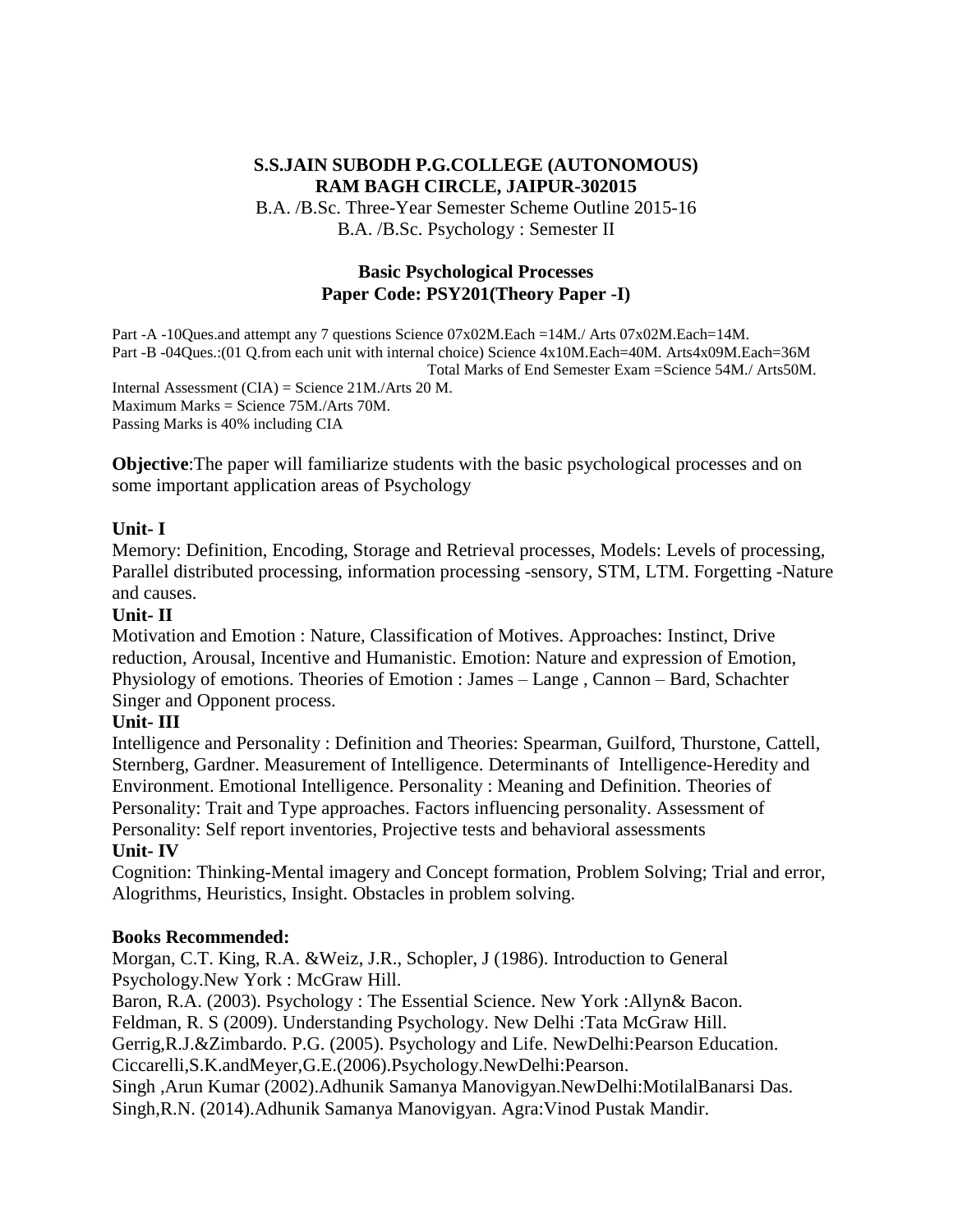B.A. /B.Sc. Three-Year Semester Scheme Outline 2015-16 B.A. /B.Sc. Psychology - Semester II

#### **Social Psychology Paper Code: PSY202 (Theory Paper -II)**

Part -A -10Ques.and attempt any 7 questions Science 07x02M.Each =14M./ Arts 07x02M.Each=14M. Part -B -04Ques.:(01 Q.from each unit with internal choice) Science 4x10M.Each=40M. Arts4x09M.Each=36M Total Marks of End Semester Exam =Science 54M./ Arts50M. Internal Assessment (CIA) = Science  $21M$ ./Arts 20 M. Maximum Marks = Science 75M./Arts 70M.

Passing Marks is 40% including CIA

**Objective :** To enable students to understand how individual behavior is influenced by social and cultural contexts and understanding of social problems in terms of various social psychological theories.

#### **Unit-I**

Attitude, Prejudice and Discrimination: Attitude: Nature, Function, Formation and Change. Methods of measurement. Prejudices and discrimination: Meaning, Nature, Origin and Reducing prejudice and discrimination.

#### **Unit-II**

Interpersonal attraction: Meaning, Determinants and Theories.

#### **Unit-III**

Pro-Social Behaviour : Personal, Situational and Socio- cultural determinants. Models of prosocial behaviour –Empathy Altruism Hypothesis, Negative state relief model, Emphatic joy hypothesis and genetic determinism model.

#### **Unit-IV**

Aggression: Theories, determinants, prevention and control of aggression. Social problems: Meaning and nature. Types: Poverty, population explosion, unemployment, female foeticide. Solutions to social problems.

#### **Books Recommended :**

Baron, R.A., &Byrne.D. (1998). Social Psychology: New Delhi : Prentice Hall.

Myers, David, G. (1994) Exploring social Psychology : New York : McGraw Hill.

Mathur, S.S. (1980). Social Psychology, VinodPustakMandir, Agra.

Kuppuswamy, B. (1980). Social Psychology.Asia Publishing House, Mumbai.

Singh, A.K. (2001), SamajManovigyankiRuprekha, MotilalBanarsidas.

Singh, R.N. (2009). AdhunikSamajikManovigyan, Agra: Agrawal Publications.

Tirpathi, L.B. (1992). AdhunikSamajikManovigyan, Agra: National Psychological Corporation.

Sharma,O.P.(2013).AdhunikSamajikManovigyan,Jaipur: RituPrakshan.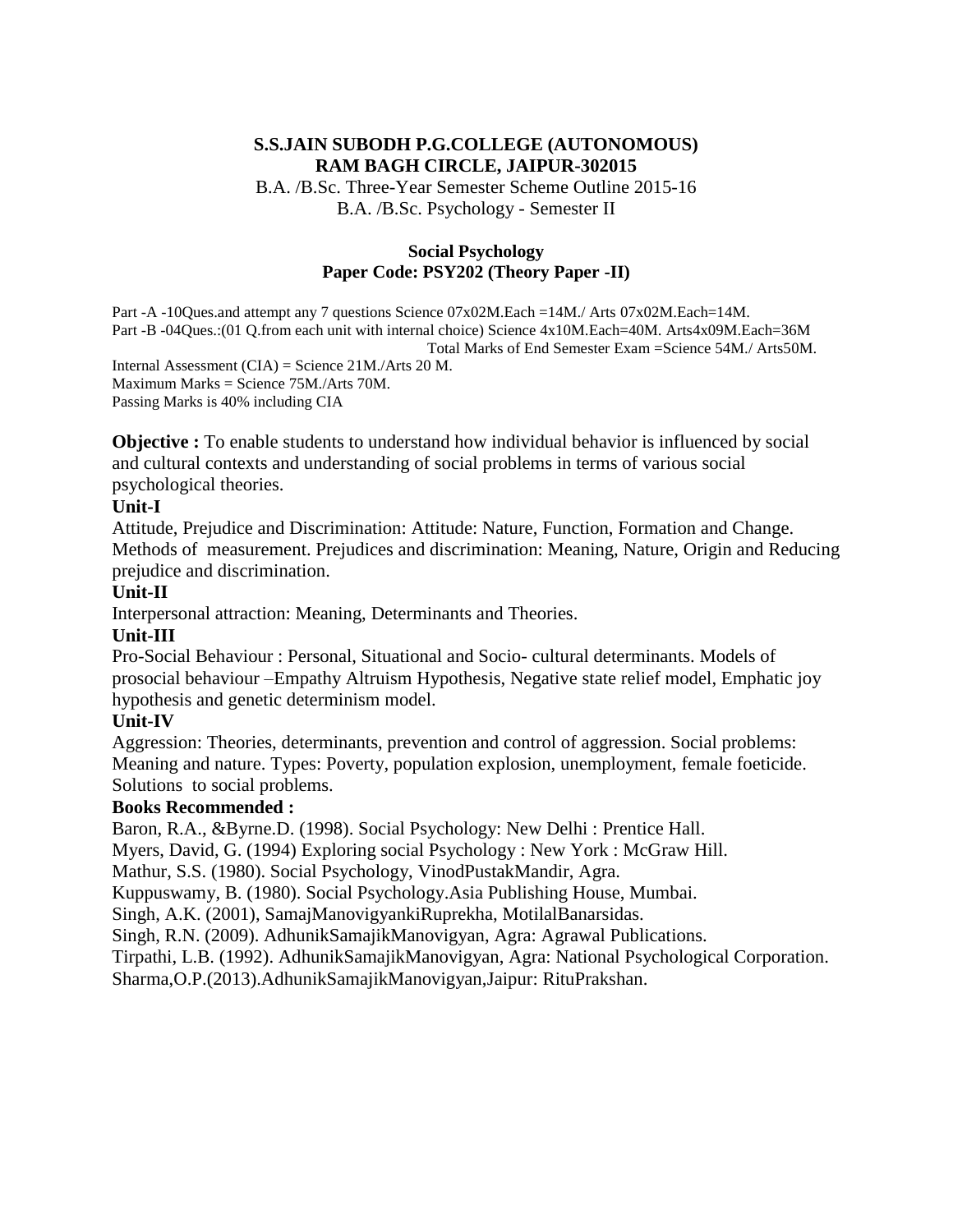B.A. /B.Sc. Three-Year Semester Scheme Outline 2015-16 B.A. /B.Sc. Psychology - Semester II

#### **Practical**

- 1. Experiment of Memory
- 2. Measurement of Intelligence
- 3. Experiment on Span of attention
- 4. Measurement of Attitude
- 5. Measurement of Aggression
- 6. Measurement of Altruism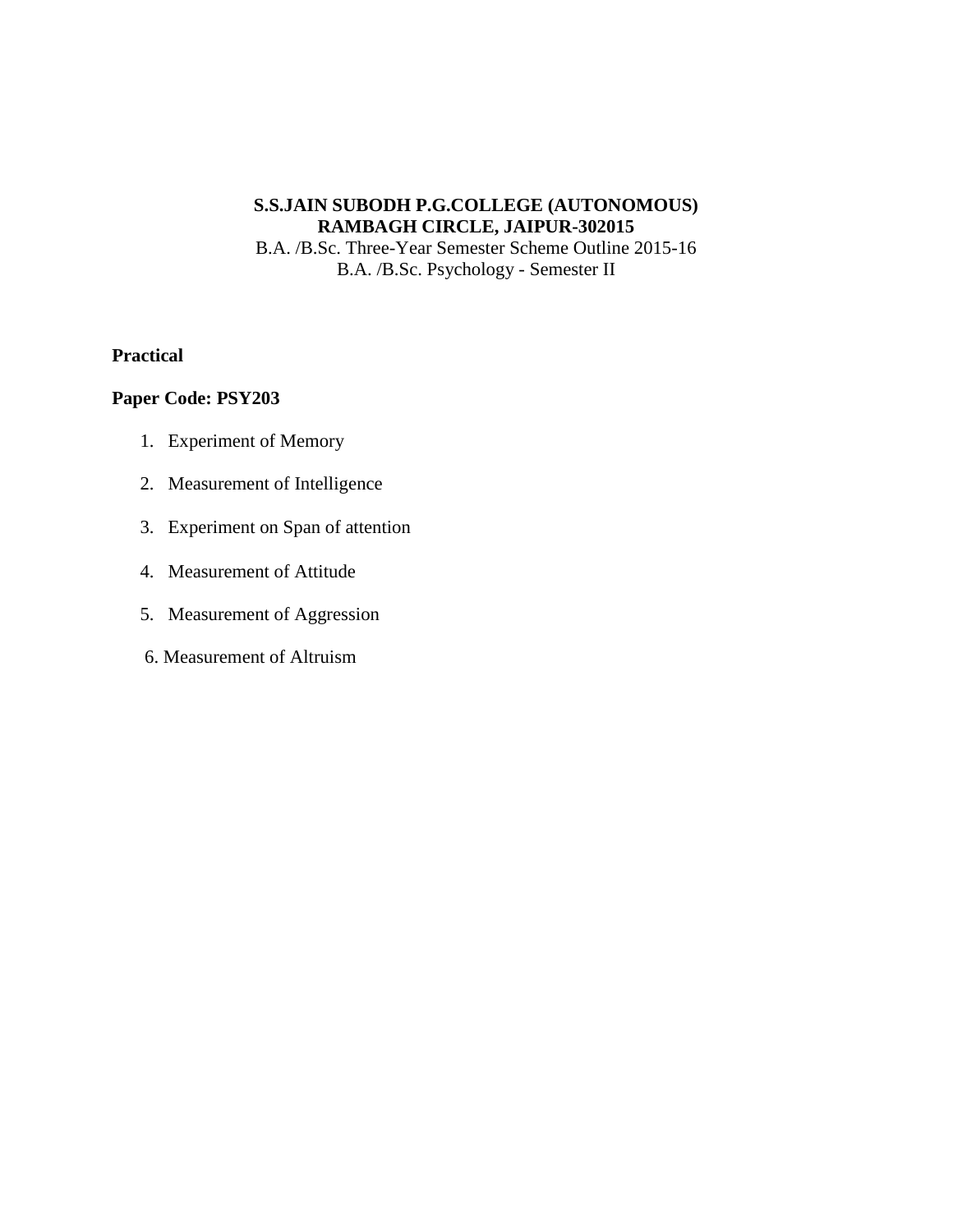B.A. /B.Sc. Three-Year Semester Scheme Outline 2015-16 B.A. /B.Sc. Psychology -Semester III

#### **Psychopathology Paper Code: PSY301 (Theory Paper -I)**

Part -A -10Ques.and attempt any 7 questions Science 07x02M.Each =14M./ Arts 07x02M.Each=14M. Part -B -04Ques.:(01 Q.from each unit with internal choice) Science 4x10M.Each=40M. Arts4x09M.Each=36M Total Marks of End Semester Exam =Science 54M./ Arts50M. Internal Assessment (CIA) = Science 21M./Arts 20 M. Maximum Marks = Science 75M./Arts 70M. Passing Marks is 40% including CIA

**Objective:** To acquaint the students about the concept of normality and abnormality, and make them understand the nature and course of various abnormal conditions.

#### **Unit-I**

Introduction to Psychopathology : The Concept of Normality and Abnormality: Different viewpoints. Characteristics of abnormal behaviour, Classification systems - ICD- 10,DSM IV (TR)

## **Unit II**

Symptomatology and Etiology of abnormal behaviour : Cognitive, Connative and Affective symptoms. Behavioural, Psycho-Social and Socio-Cultural causes.

## **Unit III**

Psychological Assessment : Diagnostic Tests -Intelligence, Neuropsychological, Personality. Rating Scales, Interview, Projective Tests.

**Unit IV** Anxiety and Somatoform Disorders : Anxiety: Nature, clinical picture and types. Generalized

anxiety and panic disorder. Phobias and Obsessive Compulsive Disorders. Somatoform Disorders : Conversion, Somatization, Hypochondriasis, Treatment.

## **Books Recommended:**

Sarason,I.G.&Sarason,B.R.(2005)- Abnormal psychology. New Delhi,Pearson. Carson,R.C.Butcher,J.N.andMineka,S.(1996).-Abnormal Psychology and Modern Life.NY:Harper Colins. Singh, A.K.(2006)-Adhunik Asamanya Monovigyan.MotiLalBanarsi Das. Sharma,O.P.(2010)-Manovikrati Vigyan, RituPrakashan.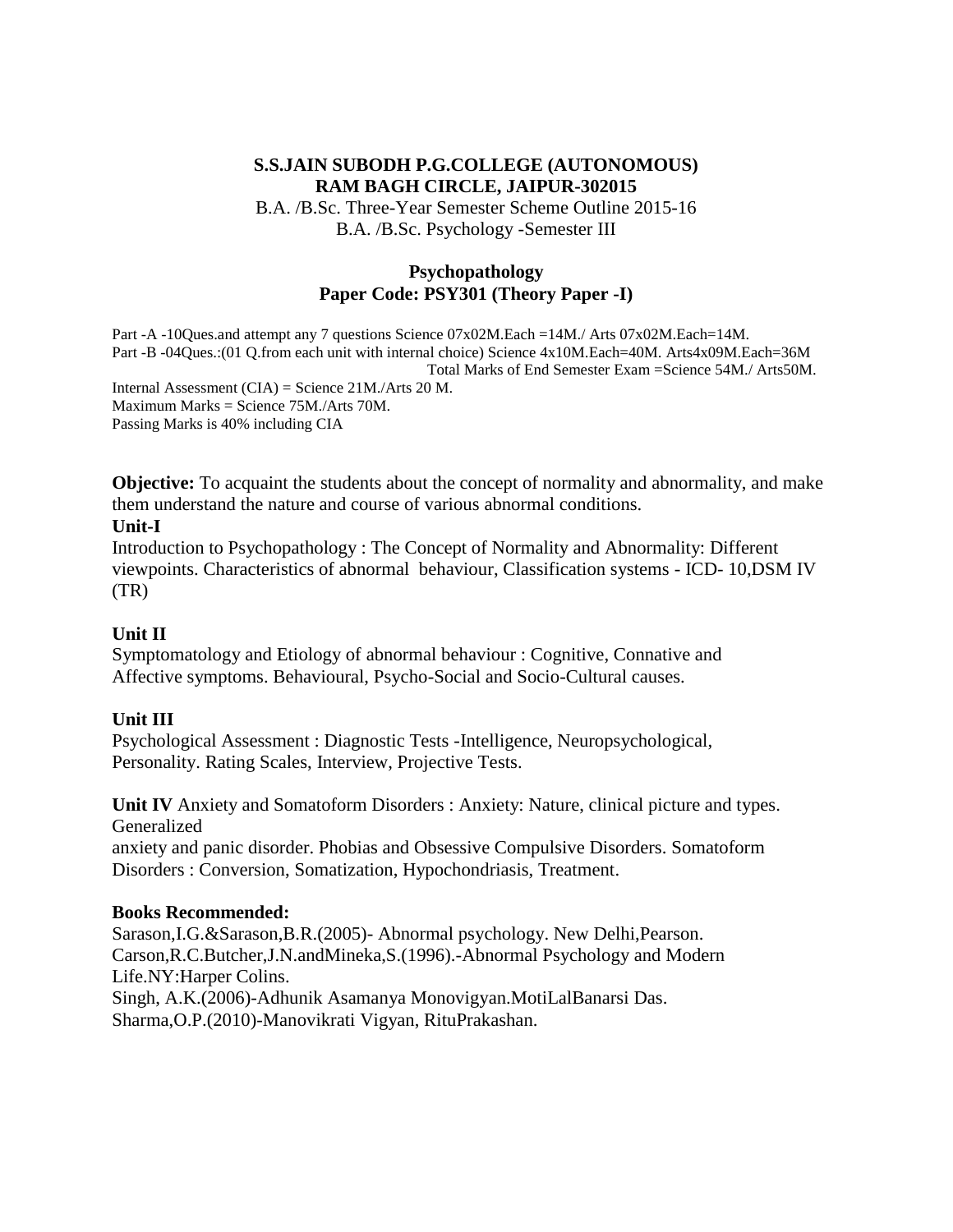B.A. /B.Sc. Three-Year Semester Scheme Outline 2015-16 B.A. /B.Sc. Psychology - Semester III

## **Psychological Statistics Paper Code: PSY302 (Theory Paper -II)**

Part -A -10Ques.and attempt any 7 questions Science 07x02M.Each =14M./ Arts 07x02M.Each=14M. Part -B -04Ques.:(01 Q.from each unit with internal choice) Science 4x10M.Each=40M. Arts4x09M.Each=36M Total Marks of End Semester Exam =Science 54M./ Arts50M. Internal Assessment (CIA) = Science 21M./Arts 20 M.

Maximum Marks = Science 75M./Arts 70M. Passing Marks is 40% including CIA

## **Objective:**

To develop an understanding of various statistical techniques and be able to organize and analyze data.

#### **Unit-I**

Introduction to statistics: Meaning and Scope of Statistics. Application of Statistics in Psychology. Nature and levels of measurement-categorical and continuous variables. Drawing of frequency distribution; Graphical representation of grouped data : Frequency Polygon, Histogram.

## **Unit-II**

Measurement of Central Tendency : Purpose and types of measures. Characteristics and computation of Mean, Median and Mode.

## **Unit-III**

Measures of Variability: Concept of variability, Range, Quartile deviation, Average deviation, Standard deviation.

## **Unit- IV**

Correlation : The concept of correlation, Pearson's product moment correlation (by assumed mean and actual mean).Spearman's rank order correlation.

#### **Books Recommended :**

Garrett,H.E.-Statistics in Psychology and Eduation. Vakils, Feffer&Simons Ltd. Minium,E.W.King,B.M&Bear,G.(1993).Statistical Reasoning in Psychology and Education,New York. Mangal,S.K-.Statistics in Psychology and Education.TataMc.Graw Hill. Guilford,J.P.-Fundamental Statistics in Psychology and Education. Tata Mc.Graw Hill.

Bhatia,Taresh (2004)-Modern Psychological Statistics.Orai,LavaniyaPrakashan.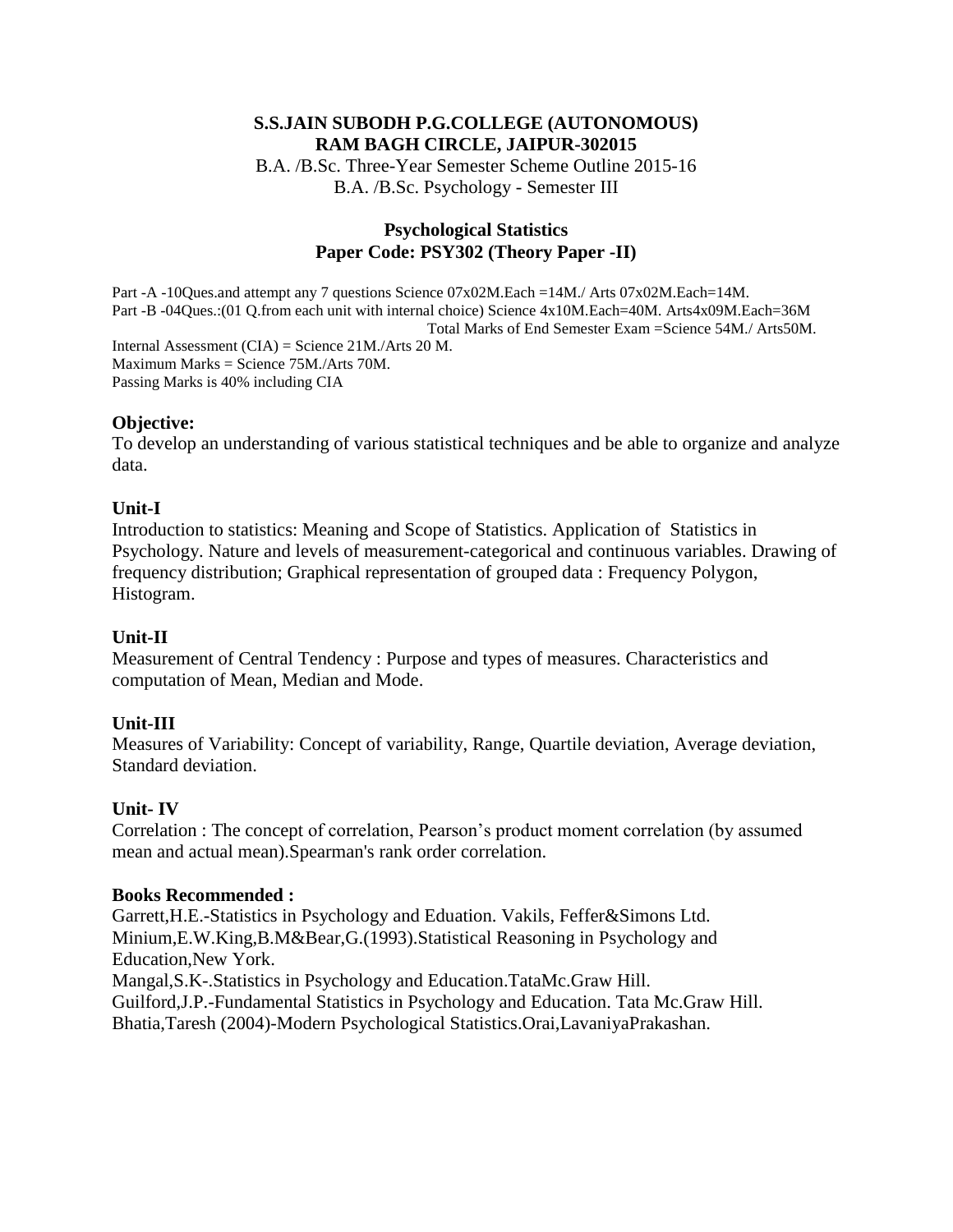B.A. /B.Sc. Three-Year Semester Scheme outline 2016-17 B.A. /B.Sc. Psychology : Semester III

#### **Practical**

- 1. Assessment of State and Trait Anxiety
- 2. Measurement of Coping Styles
- 3. Assessment of Family Pathology
- 4. Word Association test
- 5. Eight state Questionnaire
- 6. Neuropsychological Assessment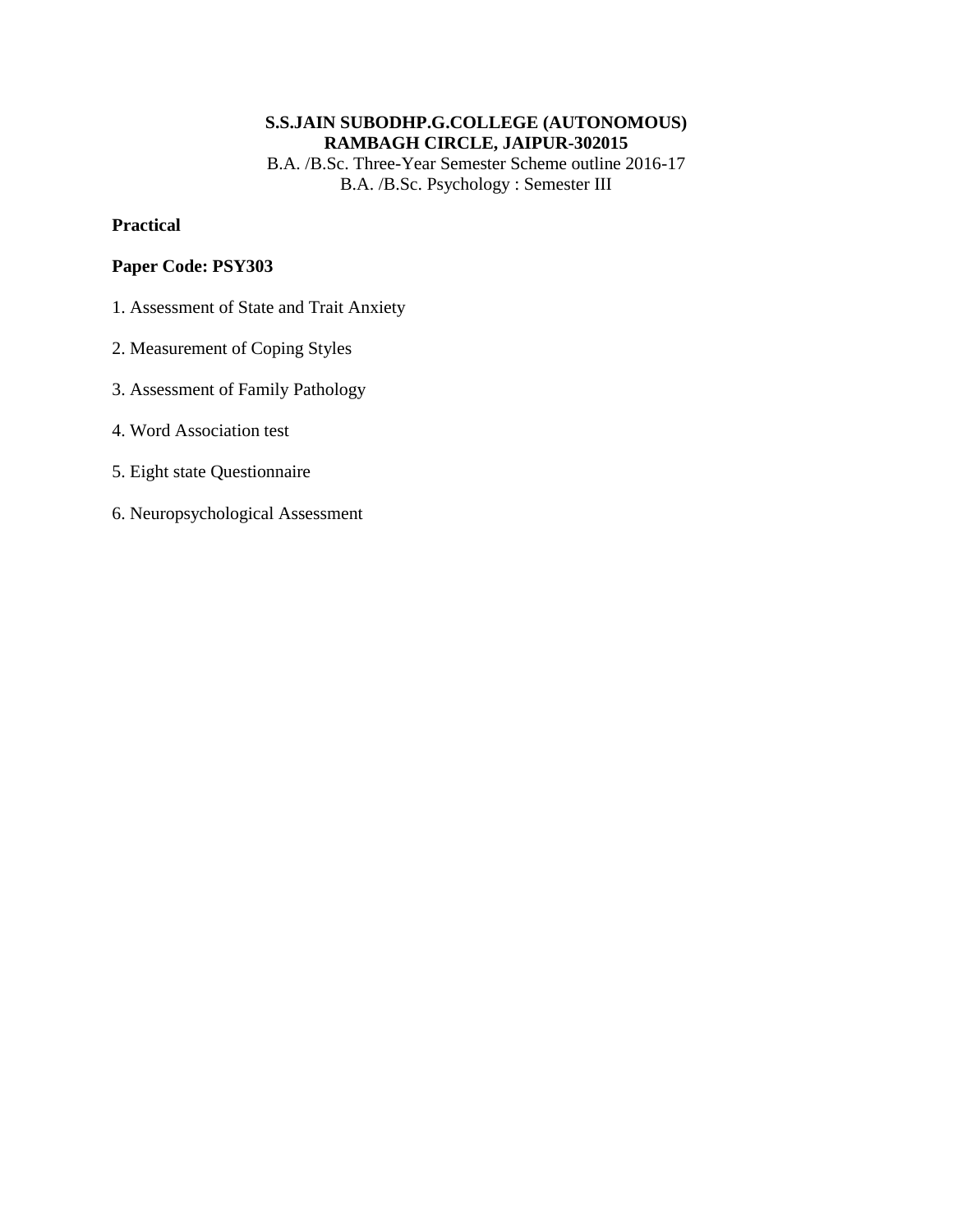B.A. /B.Sc. Three-Year Semester Scheme Outline 2015-16 B.A. /B.Sc. Psychology -Semester IV

## **Psychopathology Paper Code: PSY401 (Theory Paper -I)**

Part -A -10Ques.and attempt any 7 questions Science 07x02M.Each =14M./ Arts 07x02M.Each=14M. Part -B -04Ques.:(01 Q.from each unit with internal choice) Science 4x10M.Each=40M. Arts4x09M.Each=36M Total Marks of End Semester Exam =Science 54M./ Arts50M. Internal Assessment (CIA) = Science 21M./Arts 20 M. Maximum Marks = Science 75M./Arts 70M. Passing Marks is 40% including CIA

**Objective:** To make students understand the nature and types of various disorders and impart knowledge about diagnosing and treating various disorders.

#### **Unit I**

Mood Disorders and Disorders due to Psychoactive Substance Use: Mood disorders: Manic Episode, Depressive Episode, Bipolar affective disorder, Treatment. Disorders due to Psychoactive Substance Use: Alcohol and Drug Dependence : Cocaine and Nicotine.

#### **Unit II**

Schizophrenia: Meaning, clinical symptoms, types and treatment.

## **Unit III**

Clinical Intervention-Psychoanalytic, Psychodynamic therapy, Cognitive, Behaviour and Client centered Therapy.

## **Unit IV**

Personality disorders and Mental Retardation: Concept, Cluster A : Paranoid, Schizoid; Cluster B: Antisocial, Borderline. Cluster C: Dependent personality disorder, Obsessive compulsive personality disorder. Mental Retardation : Definition, levels, etiology.

#### **Books Recommended:**

Sarason, I.G.&Sarason,B.R.(2005)- Abnormal psychology. New Delhi, Pearson. Carson, R.C. Butcher, J.N.and Mineka,S.(1996).-Abnormal Psychology and Modern Life.NY:Harper Colins. Singh, A.K.(2006)-Adhunik Asamanya Monovigyan. MotiLalBanarsi Das. Sharma,O.P.(2010)-Manovikrati Vigyan,Ritu Prakashan.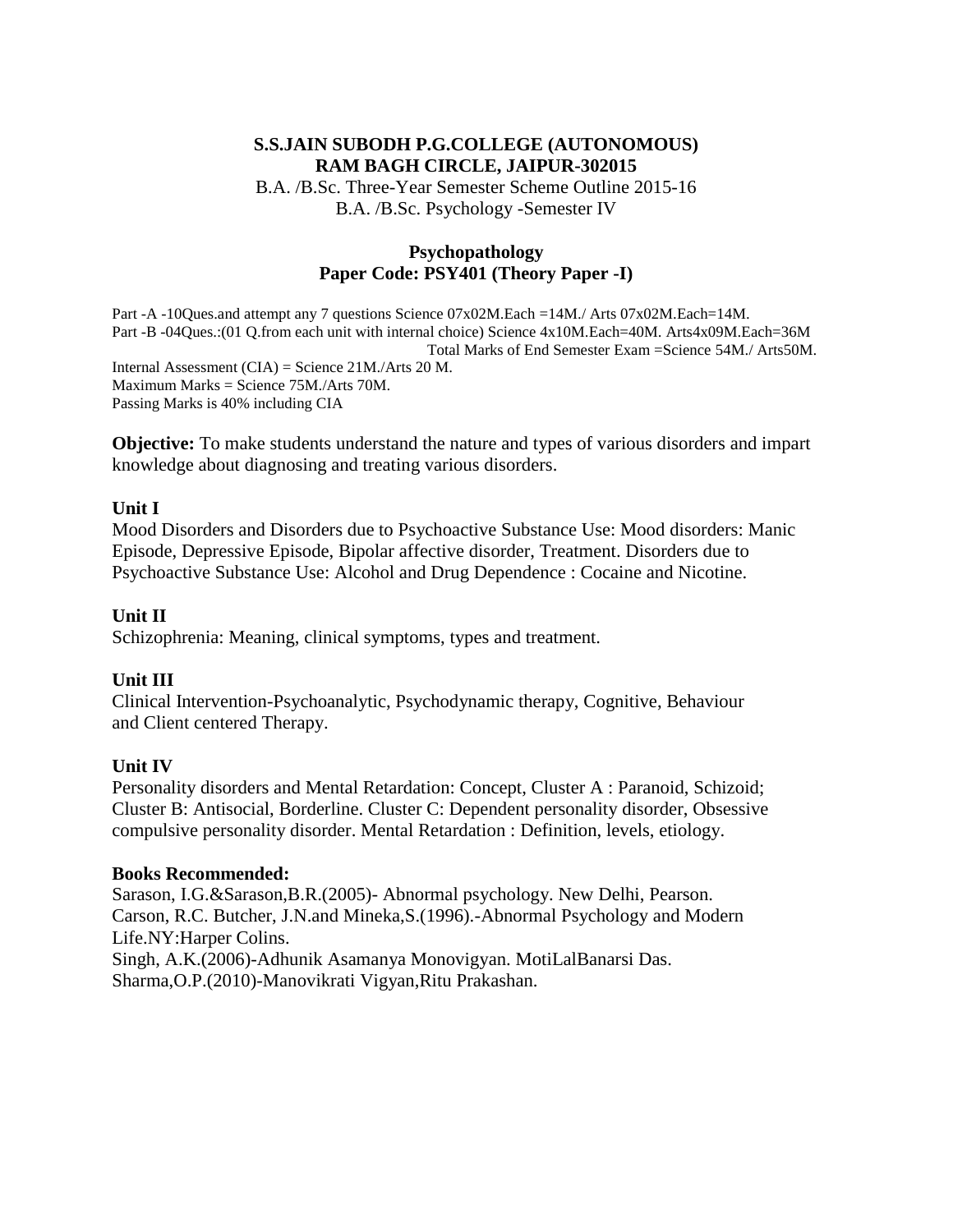B.A. /B.Sc. Three-Year Semester Scheme Outline 2015-16 B.A. /B.Sc. Psychology - Semester IV

#### **Psychological Statistics Paper Code: PSY402 (Theory Paper -II)**

Part -A -10Ques.and attempt any 7 questions Science 07x02M.Each =14M./ Arts 07x02M.Each=14M. Part -B -04Ques.:(01 Q.from each unit with internal choice) Science 4x10M.Each=40M. Arts4x09M.Each=36M Total Marks of End Semester Exam =Science 54M./ Arts50M. Internal Assessment (CIA) = Science 21M./Arts 20 M. Maximum Marks = Science 75M./Arts 70M. Passing Marks is 40% including CIA

**Objective:** To develop an understanding of various statistical techniques and be able to organize and analyze data. To acquire elementary knowledge about computer use in Psychology for Statistical analysis

#### **Unit-I**

Hypothesis testing and inference making: Population and sample, Types of sampling, standard error of Mean 't' test (independent group),Null hypothesis. Interpretation of 't' values, levels of significance.

#### **Unit-II**

Non Parametric Test: Nature and assumption; Distribution free Statistics : Chi Square Equal Probability, 2×2 Contingency tables, Median tests.

#### **Unit- III**

ANOVA: Purpose and assumption of ANOVA; one way analysis of Variance (Independent Samples).

#### **Unit- IV**

Familiarization with software and application of computers in Psychology. Preparation of data. Use of SPSS.

#### **Books Recommended :**

Garrett,H.E.-Statistics in Psychology and Eduation. Vakils, Feffer&Simons Ltd. Minium,E.W.King,B.M&Bear,G.(1993).Statistical Reasoning in Psychology and Education,New York.

Mangal,S.K-.Statistics in Psychology and Education.TataMc.Graw Hill. Guilford,J.P.-Fundamental Statistics in Psychology and Education. Tata Mc.Graw Hill. Bhatia,Taresh (2004)-Modern Psychological Statistics.Orai,LavaniyaPrakashan.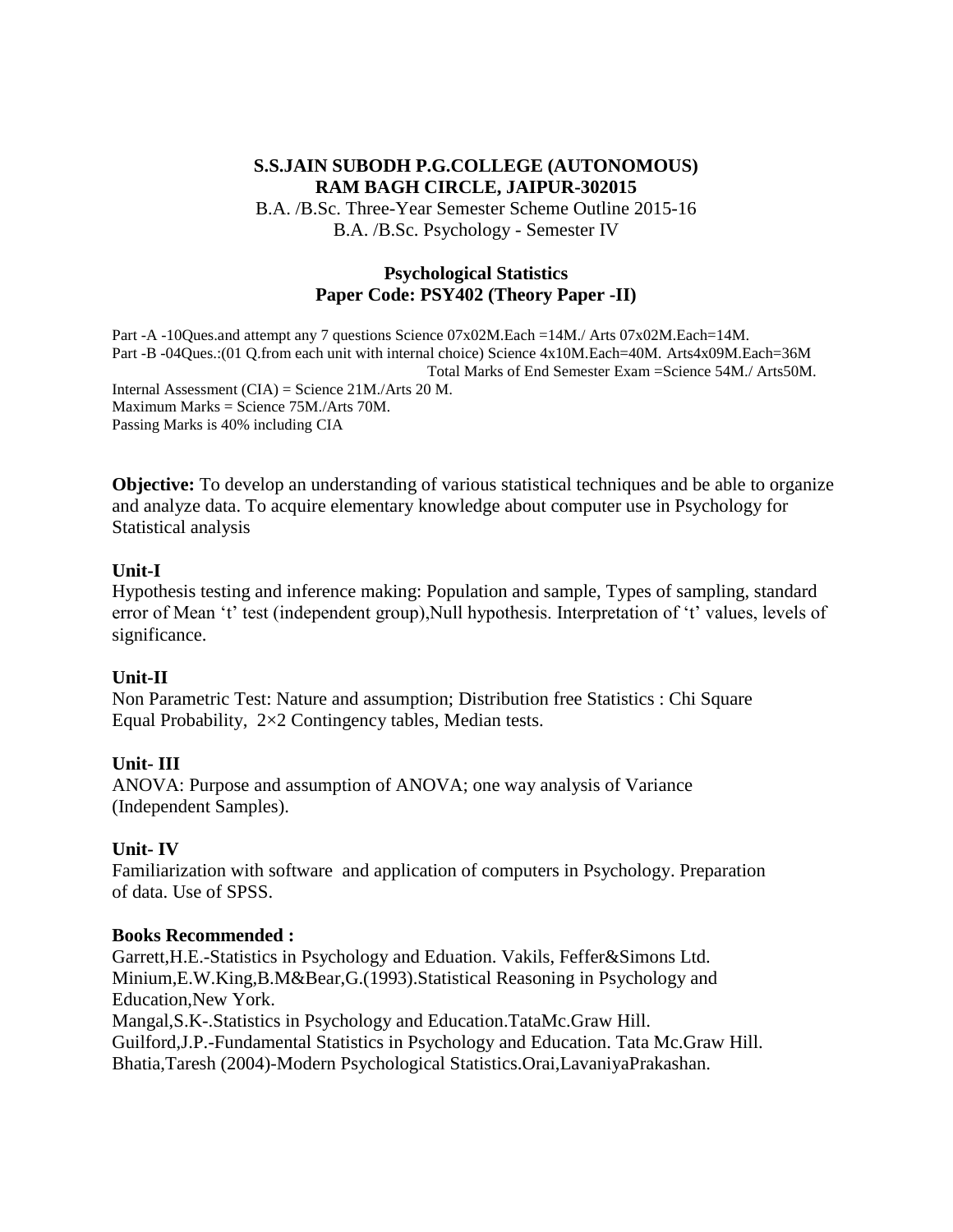B.A. /B.Sc. Three-Year Semester Scheme Outline 2016-17 B.A. /B.Sc. Psychology : Semester IV

#### **Practical**

- 1. Assessment of Mental Health
- 2. Measurement of Depression
- 3. Measurement of Psychological Well being
- 4. Measurement of Personality Pattern
- 5. Stress: Measurement and analysis of group data (Mean and Median)
- 6. Stress: Measurement and analysis of group data ('t' test)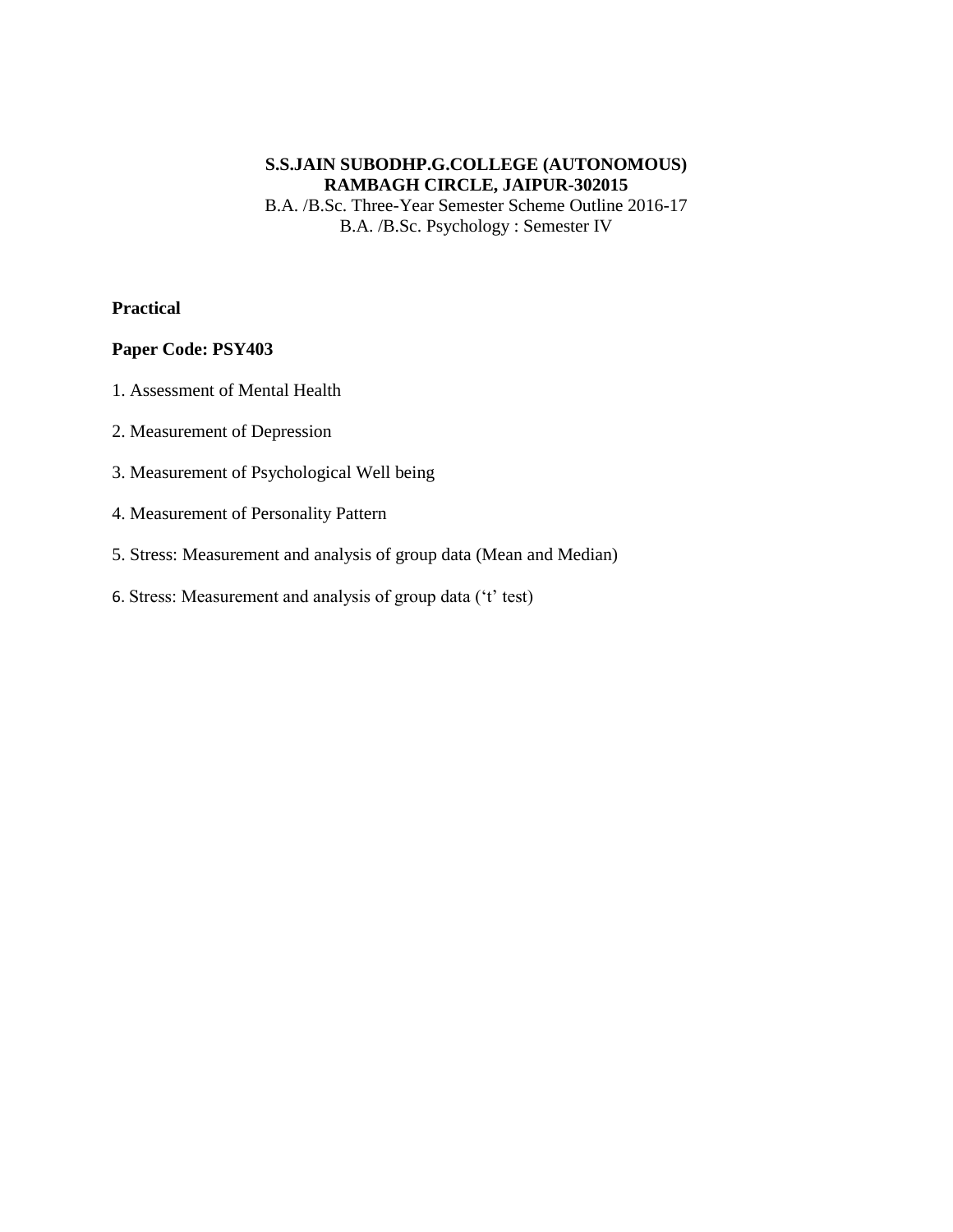B.A. /B.Sc. Three-Year Semester Scheme Outline 2017-18 B.A. /B.Sc. Psychology - Semester V

#### **Positive Psychology Paper Code: PSY501 (Theory Paper -I)**

Part -A -10Ques.and attempt any 7 questions Science 07x02M.Each =14M./ Arts 07x02M.Each=14M. Part -B -04Ques.:(01 Q.from each unit with internal choice) Science 4x10M.Each=40M. Arts4x09M.Each=36M Total Marks of End Semester Exam =Science 54M./ Arts50M. Internal Assessment (CIA) = Science 21M./Arts 20 M. Maximum Marks = Science 75M./Arts 70M. Passing Marks is 40% including CIA

**Objective:** The paper brings an understanding of the basic principles of Positive Psychology. The significance of this paper is to orient the students in applying these principles for self regulation.

#### **Unit- I**

Introduction: Definition, Goals and Assumptions of Positive Psychology; Relationship with other Branches of Psychology

#### **Unit- II**

Happiness: Meaning, Hedonic and Eudaemonist Viewpoint; Positive and Negative Affect, Theoretical Viewpoints; Determinants and Sources; Authentic Happiness; Enhancement of Happiness and Well Being.

## **Unit- III**

Positive Cognitive States and Processes: Self efficacy, Optimism, Hope, Mindfulness, Flow and Spirituality.

#### **Unit- IV**

Virtues and Strengths of Character: Classification and Measures of Human Strengths , Gallup's Clifton Strength Finder; VIA Classification; Identifying Personal Strengths.

#### **Books Recommended**:

Snyder, C.R. Lopez, S.J.(2007).Positive Psychology, New Delhi: Sage.

Snyder, C.R. Lopez, S.J.(2005).Handbook of Positive Psychology, New York: Oxford.

Wong, P.T.and Fry.(1998).The Human Quest for Meaning. Mahawah, New Jersey: Lawrence, Erlbum.

Baumgardner, S. Crothers,M.(2009).Positive Psychology. New Delhi: Pearson Education.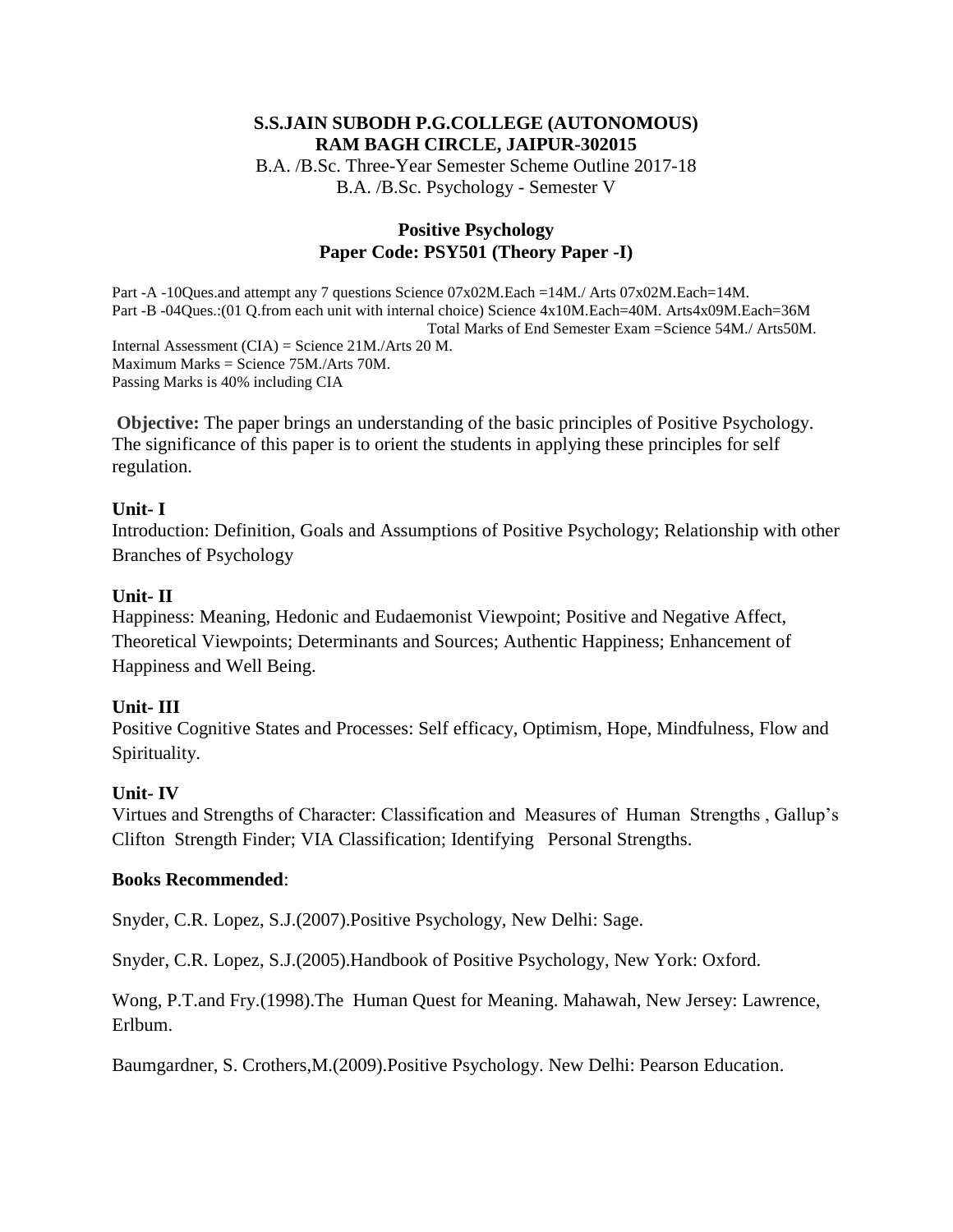B.A. /B.Sc. Three-Year Semester Scheme Outline 2017-18 B.A. /B.Sc. Psychology - Semester V

#### **Psychometrics Paper Code: PSY502 (Theory Paper -II)**

Part -A -10Ques.and attempt any 7 questions Science 07x02M.Each =14M./ Arts 07x02M.Each=14M. Part -B -04Ques.:(01 Q.from each unit with internal choice) Science 4x10M.Each=40M. Arts4x09M.Each=36M Total Marks of End Semester Exam =Science 54M./ Arts50M. Internal Assessment (CIA) = Science 21M./Arts 20 M. Maximum Marks = Science 75M./Arts 70M. Passing Marks is 40% including CIA

**Objective**: To acquaint the students with various psychological assessment techniques and impart skills necessary for selecting and applying tests for different purposes.

#### **Unit- I**

The need of Psychological measurement and testing. The origin of Psychological measurement and testing.

#### **Unit- II**

Psychological Tests: Definition and Functions of a Test, Current uses of Psychological Tests. Kinds of Tests. Characteristics of a good test.

#### **Unit- III**

Problems in the test administration : Professional ethics, Controlling the use of Psychological Tests, Problems of Rapport and Administration.

#### **Unit- IV**

Test Construction : Theory of measurement of error (Classical theory), Drafting and Compilation of Test Items, Item Analysis. Item response theory.

#### **Books Recommended:**

Anastasi, A, Fields of Applied Psychology, New York, McGraw Hill- (International Ed.), Tokyo, 1979.

Lee Chronbach (1970). Essentials of  $\neg$  Psychological Testing. Tokyo Harper International Edition.

N. K. Chaddha, (1996). Theory and Practice of Psychometry. New Age- International Ltd. Publishers New Delhi.

Singh, A.K., (1980). Test-Measurements and Research Methods in Behavioral Sciences. Tata McGraw Hill Publishing Co. Ltd.

Nunnally, J.C. (1967).-Psychometric Theory. McGraw Hill, New York.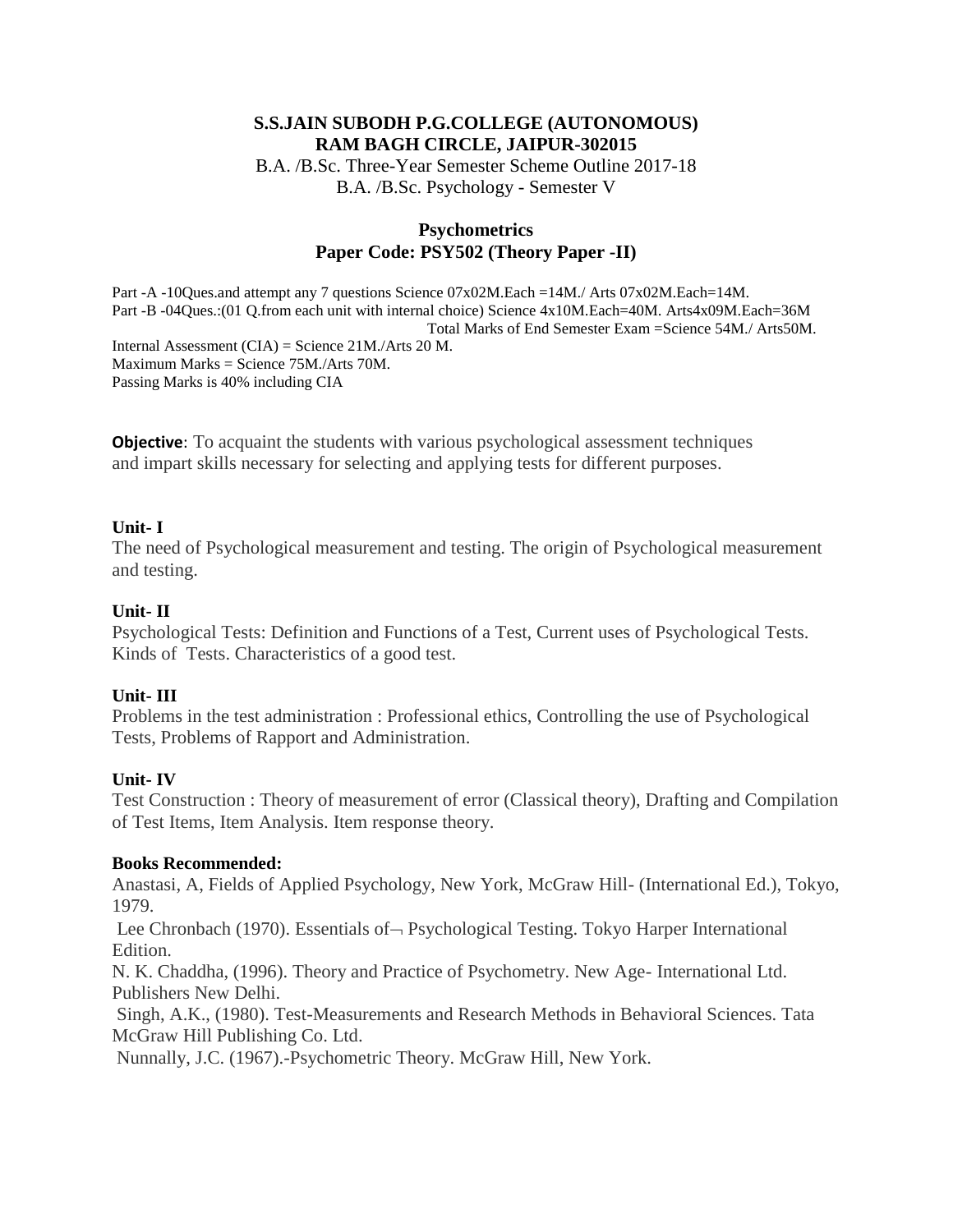#### **B.A. /B.Sc. Three-Year Semester Scheme Outline 2017-18**

## **B.A. /B.Sc. Psychology : Semester V**

#### **Practical Paper Code: PSY503**

- 1. Measurment of Subjective Well Being
- 2. Measurement of Forgiveness
- 3. Measurement of Emotional Intelligence
- 4. Measurement of Attributional Styles
- 5. Measurement of Happiness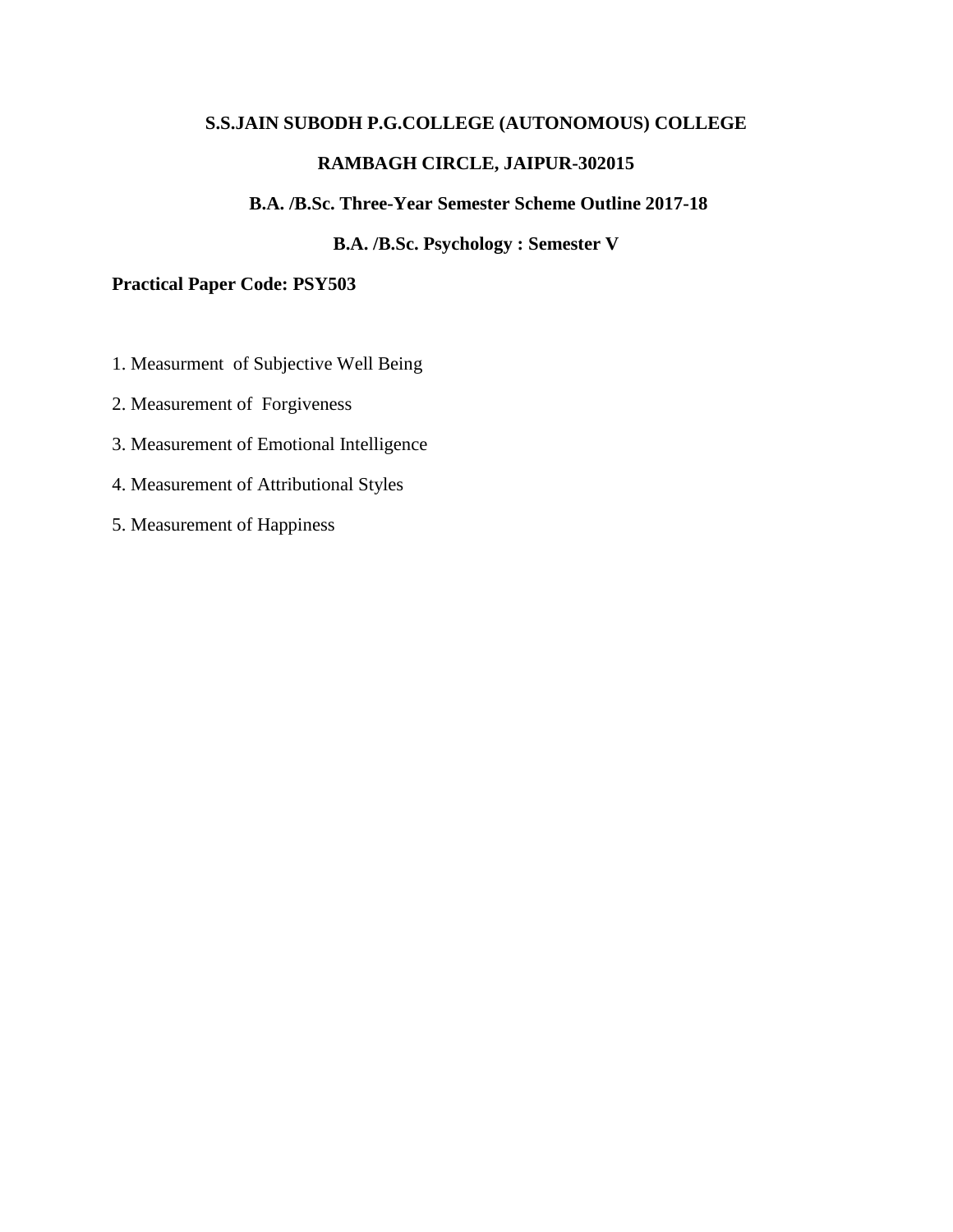B.A. /B.Sc. Three-Year Semester Scheme Outline 2017-18 B.A. /B.Sc. Psychology - Semester VI

#### **Positive Psychology Paper Code: PSY601 (Theory Paper -I)**

Part -A -10Ques.and attempt any 7 questions Science 07x02M.Each =14M./ Arts 07x02M.Each=14M. Part -B -04Ques.:(01 Q.from each unit with internal choice) Science 4x10M.Each=40M. Arts4x09M.Each=36M Total Marks of End Semester Exam =Science 54M./ Arts50M. Internal Assessment (CIA) = Science 21M./Arts 20 M. Maximum Marks = Science 75M./Arts 70M. Passing Marks is 40% including CIA

**Objective:** The paper brings an understanding of the basic principles of Positive Psychology. The significance of this paper is to orient the students in applying these principles for self. regulation.

#### **Unit- I**

Resilience: Meaning and Sources; Developmental and Clinical Perspective; Successful Aging and Growth through Trauma.

## **Unit- II**

Self Regulation and Self Control: Meaning and Theories; Planning for Self Regulation Success; Self Regulation Problems- Goal Conflict, Goal Difficulty and Goal Disengagement.

#### **Unit- III**

Mental Health and Well Being: Subjective Well Being and Life Satisfaction, Social Well Being and Psychological Well Being. Complete state Model

## **Unit- IV**

Emotional Intelligence and Pro -Social Behavior: Emotional Intelligence ; Meaning, Components and Theories; Enhancement of Emotional Intelligence. Pro -Social Behavior: Empathy, Altruism, Gratitude and Forgiveness.

#### **Books Recommended:**

Snyder, C.R. Lopez, S.J.(2007).Positive Psychology, New Delhi: Sage.

Snyder, C.R. Lopez, S.J.(2005).Handbook of Positive Psychology, New York: Oxford.

Wong, P.T.and Fry.(1998).The Human Quest for Meaning. Mahawah, New Jersey:

Lawrence, Erlbum.

Baumgardner, S. Crothers,M.(2009).Positive Psychology. New Delhi: Pearson Education.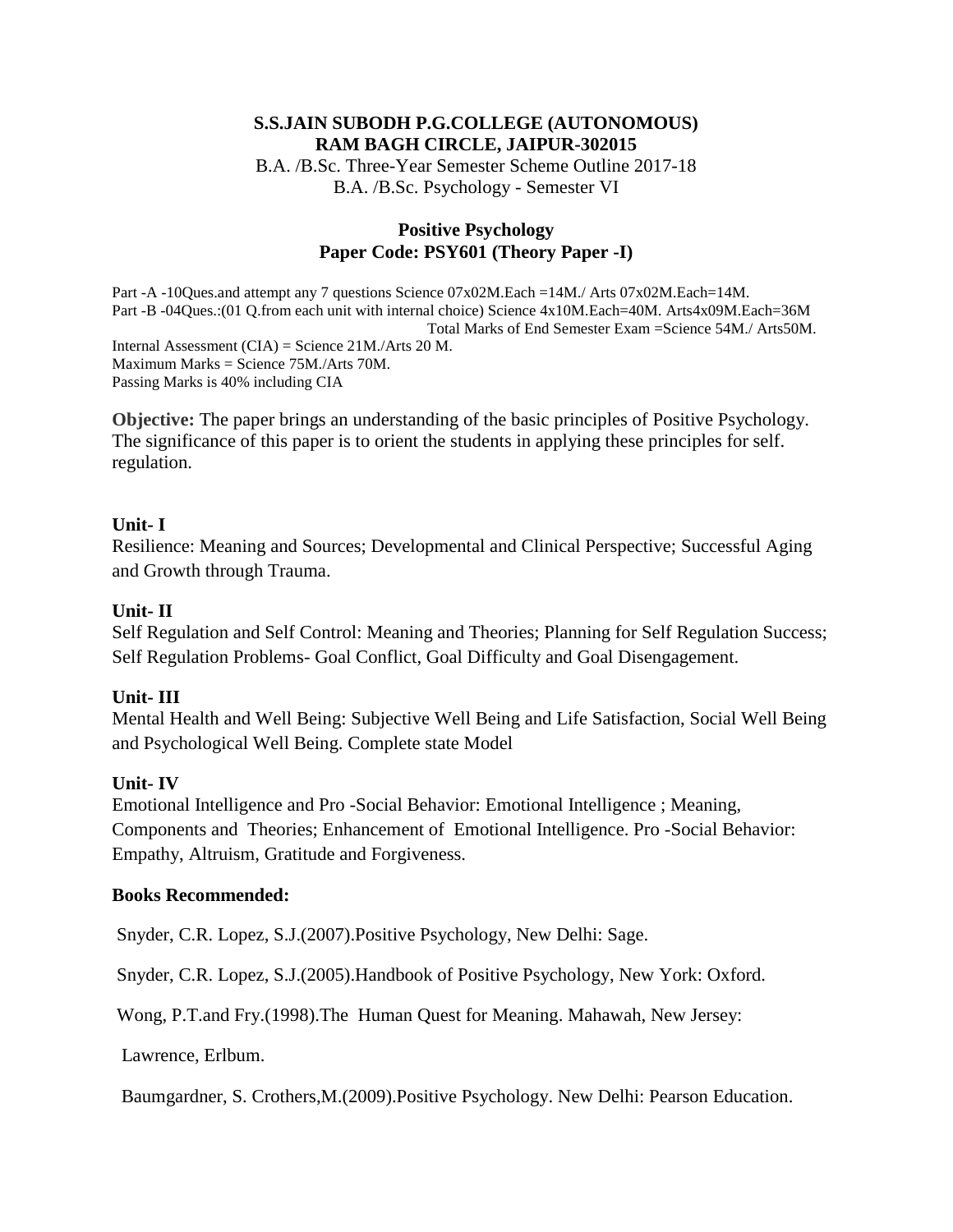B.A. /B.Sc. Three-Year Semester Scheme Outline 2017-18 B.A. /B.Sc. Psychology - Semester VI

#### **Psychometrics Paper Code: PSY602 (Theory Paper -II)**

Part -A -10Ques.and attempt any 7 questions Science 07x02M.Each =14M./ Arts 07x02M.Each=14M. Part -B -04Ques.:(01 Q.from each unit with internal choice) Science 4x10M.Each=40M. Arts4x09M.Each=36M Total Marks of End Semester Exam =Science 54M./ Arts50M.

Internal Assessment (CIA) = Science 21M./Arts 20 M. Maximum Marks = Science 75M./Arts 70M. Passing Marks is 40% including CIA

**Objective**: To acquaint the students with various psychological assessment techniques and impart skills necessary for selecting and applying tests for different purposes.

#### **Unit- I**

Establishing the characteristics of a good test i.e. Reliability and Validity: Types, Factors and methods.

#### **Unit- II**

Standardization of Tests: Establishment of Norms, Interpretation and application of Test Scores.

#### **Unit- III**

Predictive Value of Test. Tests of Intelligence : Kinds of Intelligence Tests: Verbal Tests, Nonlanguage tests, Performance Test. Test for measuring adult intelligence, Wescheler, SPM. Interest Test : The strong Campbell Interest Inventory, the Kuder Occupational Interest Survey, the Minnesota Vocational.

## **Unit- IV**

Personality Tests:Self-Report Tests and Inventories, Projective Techniques : T.A.T and Rorschach, Situational Tests. Interest Inventory Aptitude tests : Uses, General Aptitude Test Battery. Assessment in Organizational Set-up.

#### **Books Recommended:**

Anastasi, A, Fields of Applied Psychology, New York, McGraw Hill- (International Ed.), Tokyo, 1979.

Lee Chronbach (1970). Essentials of  $\neg$  Psychological Testing. Tokyo Harper International Edition.

N. K. Chaddha, (1996). Theory and Practice of Psychometry. New Age- International Ltd. Publishers New Delhi.

Singh, A.K., (1980). Test-Measurements and Research Methods in Behavioral Sciences. Tata McGraw Hill Publishing Co. Ltd.

Nunnally, J.C. (1967).-Psychometric Theory. McGraw Hill, New York. Nunnally, J.C. (1967). Psychometric Theory. McGraw Hill, New York.